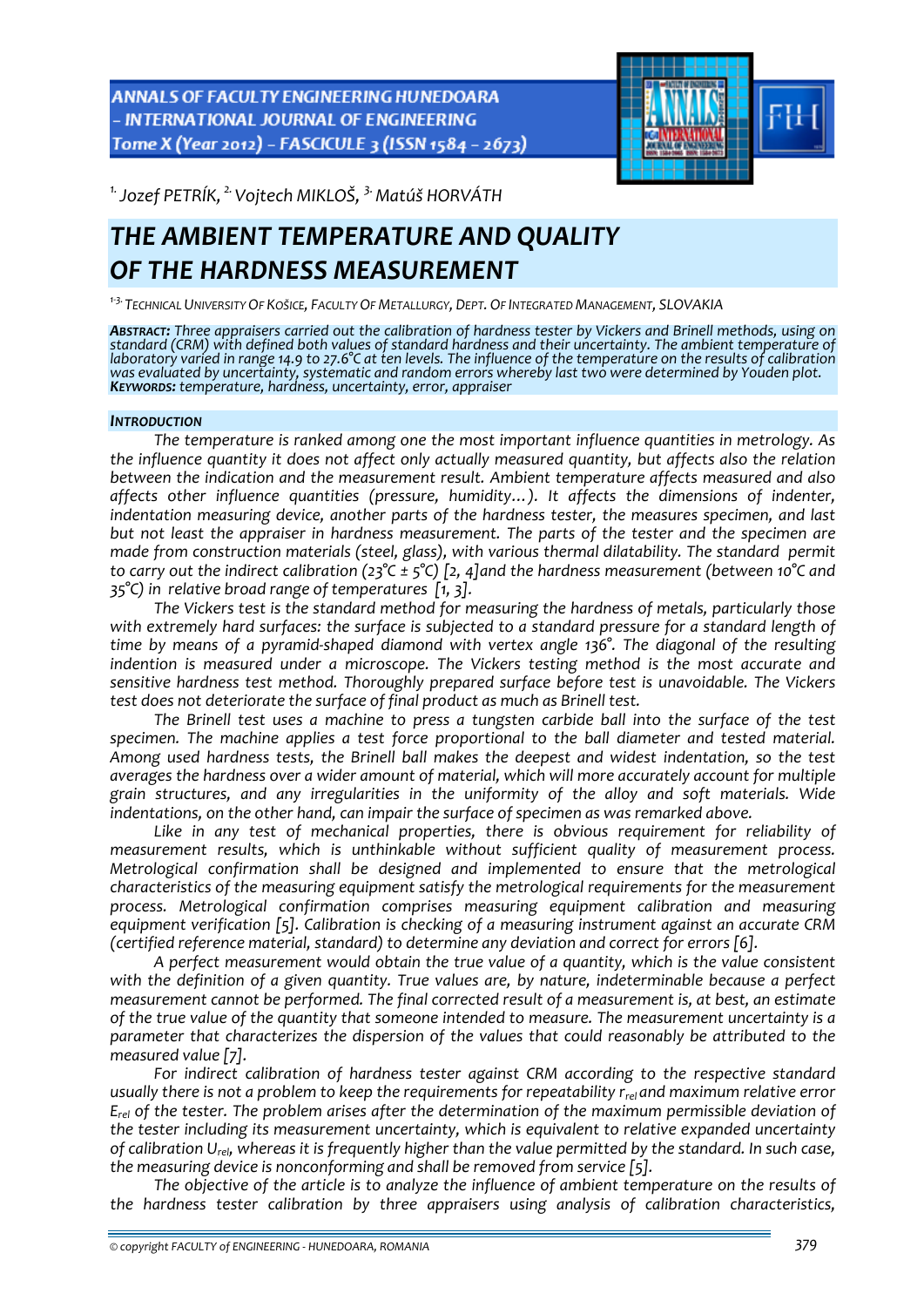*uncertainty in particular and errors evaluated by Youden plot. One measured specimen in form of certified reference material (CRM) was used. The results were validated by analysis of variance (ANOVA).* 

## *EQUIPMENT, SPECIMEN, TEMPERATURE AND METHOD*

*Universal hardness tester HPO 250 (usable for Vickers and Brinell method), product of VEB Werkstoffprüfmaschinen "Fritz Heckert"(East Germany) in 1982 was used as equipment. The magnification of measuring device was 70*×*, so the discrimination d\* = 0.001 mm (the value of the smallest graduation of screw micrometer drum).* 

| appraiser         | 14.9                    | 15.76     | 16.7    | 17.09                                               |                   | 18.74              | 19.83 | 21.72     | 23.02 | 26.2  | 27.6  |
|-------------------|-------------------------|-----------|---------|-----------------------------------------------------|-------------------|--------------------|-------|-----------|-------|-------|-------|
|                   | Α                       | 258       | 250     | 247                                                 | 253               | 253                | 253   | 257       | 247   | 245   | 248   |
| HBW2.5/187.5      | $\overline{B}$          | 247       | 245     | 245                                                 | 248               | 249                | 245   | 248       | 248   | 248   | 248   |
|                   | C                       | 248       | 248     | 245                                                 | 247               | 247                | 249   | 247       | 246   | 249   | 245   |
| HV10              | $\overline{A}$          | 281       | 279     | 281                                                 | 296               | 288                | 275   | 286       | 278   | 287   | 275   |
|                   | B                       | 256       | 255     | 253                                                 | $\frac{254}{281}$ | 252                | 244   | 254       | 252   | 246   | 252   |
|                   | $\overline{\epsilon}$   | 285       | 290     | 288                                                 |                   | 287                | 289   | 292       | 270   | 285   | 289   |
| HBW2.5/187.5      | Α                       | 1.91      | 2.29    | 1.97                                                | 0.84              | 1.47               | 2.1   | 1.16      | 2.39  | 3.1   | 1.77  |
| $r_{rel}$         | B                       | 1.24      | 0.83    | 2.27                                                | 0.93              | 0.73               | 1.65  | 0.42      | 2.08  | 0.83  | 1.56  |
|                   | ट                       | 1.56      | 0.83    | 2.38                                                | 1.66              | 1.14               | 2.39  | 1.76      | 0.83  | 2.08  | 1.24  |
| HV10              | A                       | 2.14      | 8.32    | 2.92                                                | 4.19              | 3.35               | 3.47  | 4.71      | 3.48  | 2.56  | 6.35  |
|                   | $\overline{B}$          | 3.16      | 1.85    | 2.21                                                | 2.59              | 2.58               | 3.63  | 2.22      | 3.5   | 1.11  | 1.47  |
| $r_{rel}$         | $\overline{\mathsf{C}}$ | 3.13      | 6.52    | 6.5                                                 | 3.89              | $\overline{5.7}$   | 5.91  | 5.95      | 4.77  | 3.72  | 6.11  |
| HBW2.5/187.5      | Α                       | 6.49      | 3.24    | 1.9                                                 | 4.3               | 4.36               | 4.55  | 6.24      | 2.12  | 1     | 2.43  |
| $E_{rel}$         | B                       | 1.78      | 1.06    | 1.12                                                | 2.2               | 2.91               | 1.11  | 2.33      | 2.56  | 2.55  | 2.25  |
|                   | C                       | 2.51      | 2.46    | 1.25                                                | 1.81              | 2.15               | 2.8   | 2.07      | 1.49  | 2.74  | 1.1   |
| HV10<br>$E_{rel}$ | Α                       | 14.83     | 13.97   | 14.9                                                | 20.89             | 17.72              | 12.62 | 17.13     | 13.77 | 17.54 | 12.49 |
|                   | B                       | 4.8       | 4.23    | 3.32                                                | 4.05              | 3.03               | 0     | 3.89      | 2.91  | 4.15  | 3.08  |
|                   | C                       | 16.53     | 18.54   | 17.99                                               | 15.13             | 17.58              | 18.13 | 19.32     | 10.62 | 16.64 | 18.2  |
| HBW2.5/187.5      | Ā                       | 8.78      | 5.67    | 4.19                                                | 6.02              | 6.44               | 6.95  | 8.02      | 4.57  | 3.99  | 4.63  |
| $U_{rel}$         | B                       | 3.61      | 2.72    | 3.53                                                | 3.9               | 4.54               | 3.21  | 3.88      | 4.81  | 4.24  | 4.18  |
|                   | $\overline{\mathsf{C}}$ | 4.51      | 4.13    | 3.71                                                | 3.84              | 3.93               | 5.69  | 4.26      | 3.2   | 4.97  | 2.97  |
| HV10<br>$U_{rel}$ | Α                       | 19.44     | 22.26   | 19.85                                               | 26.94             | $\overline{17.72}$ | 17.83 | 23.16     | 19.32 | 22.69 | 19.72 |
|                   | $\boldsymbol{B}$        | 9.7       | 8.63    | 8.03                                                | 8.7               | 3.03               | 5.09  | 8.42      | 8.29  | 8.41  | 7.4   |
|                   | $\overline{\epsilon}$   | 21.63     | 26.34   | 26.02                                               | 21.17             | 17.58              | 25.43 | 26.11     | 16.82 | 22.21 | 25.1  |
|                   |                         | Table 2.  |         | The requests for the characteristics of calibration |                   |                    |       |           |       |       |       |
|                   |                         | $r_{rel}$ |         |                                                     | $E_{rel}$         |                    |       | $U_{rel}$ |       |       |       |
| HV <sub>10</sub>  |                         |           | $2.0\%$ |                                                     |                   | ±3.0%              |       |           | ±3.0% |       |       |
| HBW2,5/187,5      |                         |           | 2.0%    |                                                     |                   | ±2.0%              |       |           | ±2.0% |       |       |

*Table 1. The values of hardness and characteristics of calibration*

*The certified reference material (CRM) in form of hardness reference block with specified hardness Hc = 242.4 HV10 and 242.4 HBW 2.5/187.5 and standard uncertainty*  $u_{CRM} = \pm 1.82$  *HV10 and 5.06 HBW 2.5/187.5 was used as a specimen for all measurements by both test methods: HBW2.5/187.5 and HV10. The tests were carried out at ambient temperature within the range of 14.9 to 27.6°C at ten levels. The laboratory with tester and CRM was tempered at least 12 hours. One measurement lasted about one hour. The temperature was measured on the anvil of tester (place of specimen) by two digital thermometers*





*(Eurotron, TESTO) with discriminant d\* = 0.1°C. The temperature was calculated as average temperature from five values of both thermometers during calibration with standard deviation s between 0.2 and 0.3°C for particular calibrations except of No. 5 (average temperature 18.74°C, s = 0.6°C). The relative humidity was measured by Eurotron, it decreases with increasing temperature, fig. 1.*  Table 3. The average value AVER, standard deviation s, outliers and p – value of normality test.

| Method        | - - - - - -<br>HBW2.5/187.5 |          |          |          | HV10     |          |          |          |
|---------------|-----------------------------|----------|----------|----------|----------|----------|----------|----------|
| Appraiser     |                             |          |          | A+B+C    |          |          |          | A+B+C    |
| AVER          | 251.08                      | 247.08   | 246.72   | 248.2933 | 282.5    | 252.5    | 285.66   | 273.5533 |
|               | 735105.ز                    | 2.898557 | 3.505331 | 4.642301 | 11.00696 | 5.592451 | 12.90564 | 18.15723 |
| outliers      |                             |          |          |          |          |          |          |          |
| normality (p) | 0.5292                      | 0.00713  | 0.11159  | 0.00009  | 0.74675  | 0.11904  | 0.48557  | 0.00014  |

*All calibrations carried out three appraisers. The appraiser A is in his thirties and he is "beginner" in respect of the hardness measurement. The appraisers B and C are in their fifties; both are*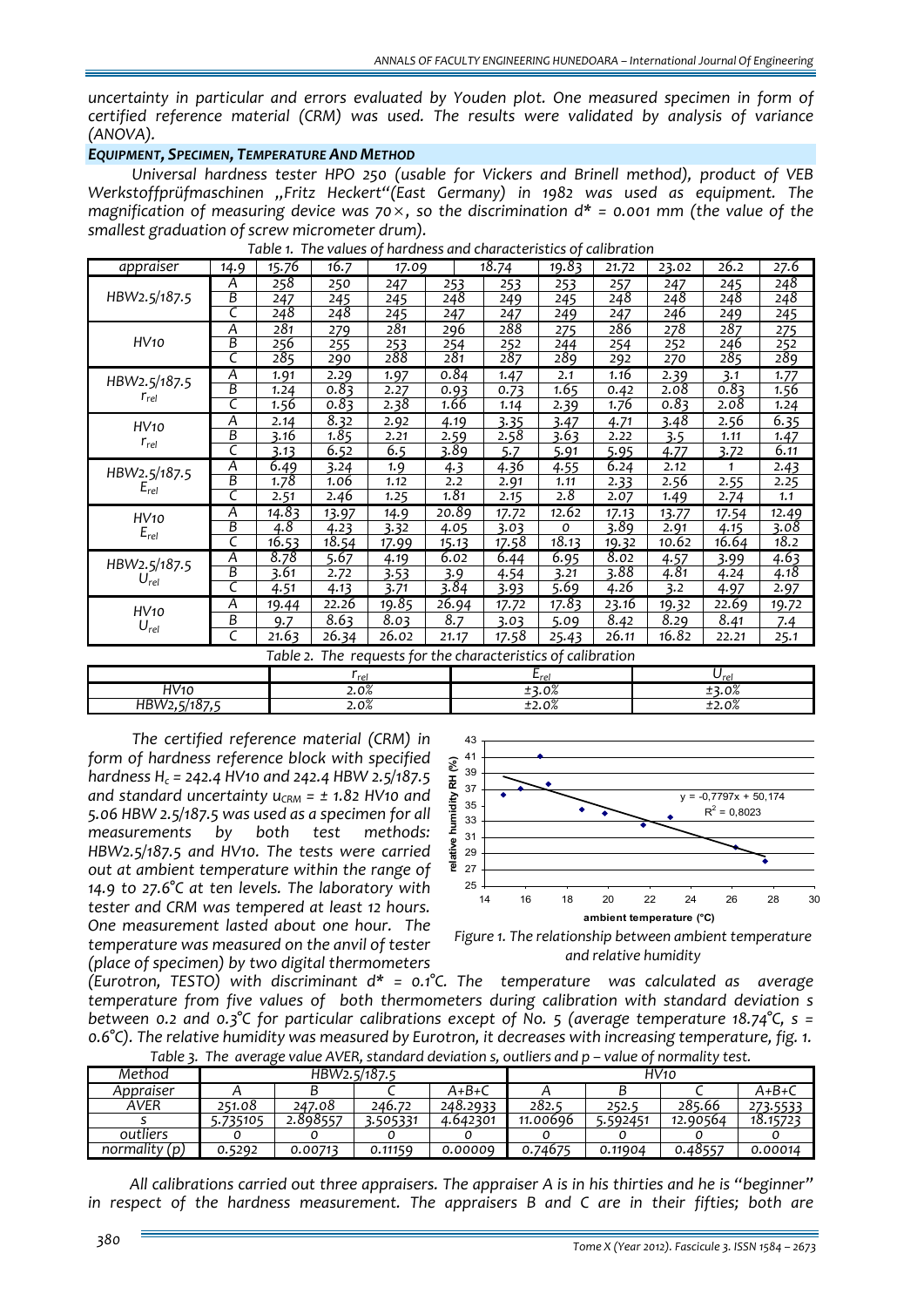*approximately equally skilled "veterans". The indentations were along the radius (from the centre to the rim) of specimen in equidistant intervals with slewing of the CRM after each indentation. The appraisers performed the calibration (by five indentations by Brinell and Vickers methods) in random* order. The force application time was 15 seconds. The values of particular appraisers - average hardness. *the repeatability rrel, the maximum error of testing machine Erel and relative expanded uncertainty Urel* for particular calibrations are in tab. 1 and shall not exceed the values given in tab. 2 in accordance with *standards [1, 3].*

## *RESULTS*

*The statistical outliers were detected by Grubbs' test (significance level* <sup>α</sup> *=0.05). Their presence would indicate measurement process suffering from special disturbances and out of statistical control. The normality was determined by Freeware Process Capability Calculator software (Anderson – Darling* test,  $p \ge 0.05$  for file with normal distribution. The normality and the outliers were determined for files *involving values of one appraiser (n = 50 indentations) or three appraisers together (n = 150 indentations) measured by one method at all temperatures. As it can be seen in tab. 3 absence of outliers suggests that measurement process has avoided the gross errors.* 

| and appraiser on the characteristics of calibration, p-value |               |             |           |             |  |  |  |  |
|--------------------------------------------------------------|---------------|-------------|-----------|-------------|--|--|--|--|
| Method                                                       | HBW 2.5/187.5 |             | HV10      |             |  |  |  |  |
| Factor                                                       | Appraiser     | Temperature | Appraiser | Temperature |  |  |  |  |
| rel                                                          | 0.001         | 0.469       | 5.7e-10   | 0.086       |  |  |  |  |
| <b>L</b> rel                                                 | 0.058         | 0.180       | 0.001     | 0.282       |  |  |  |  |
| Urel                                                         | 0.006         | 0.356       | 4.38e-11  | 0.344       |  |  |  |  |

Table 4. Two way ANOVA without repeatability, the influence of ambient temperature

*In relation to fig. 2 decreasing tendency of measured hardness (average values of all three appraisers together) with increasing temperature is visible, but the correlation is weak (r = 0.3860 for HBW and r = 0.3167 for HV).* 

*According to two factor ANOVA without repeatability the influence of ambient temperature on the characteristics of calibration (rrel, Erel and Urel) is not statistically significant but the influence of particular appraiser is significant, tab. 4.*

*The uncertainty is inversely proportional to the quality of measurement. The uncertainty of HV hardness moderate decreases with*



*Figure 2. The relationship between the ambient temperature and the average measured hardness*

increasing of ambient temperature for all appraisers particularly and together, fig. 3. The influence of *temperature on the uncertainty of HBW hardness of particular appraisers was ambiguous. The* uncertainty of appraisers A and C decreased but in case of appraiser B increased with increasing of *temperature, fig. 4.*



*Figure 3. The relationship between the ambient*

*Figure 4. The relationship between the ambient*

*temperature and expanded relative uncertainty of HV temperature and expanded relative uncertainty of HBW Youden plot (analysis) is used mostly in interlaboratory comparisons. Its advantage is unique ability to separate random and systematic errors (bias). Two values (HV and HBW hardness) are* measured on one specimen by an appraiser at particular level of temperature. The axes in this plot are drawn on the same scale: the unit on the x-axis (HBW) has the same length as the unit on the y-axis (HV). Each point in the plot corresponds to the results of particular level of ambient temperature and is defined by a first response variable on the horizontal axis and a second response variable on the vertical axis. A horizontal median line is drawn parallel to the x-axis so that there are as many points above the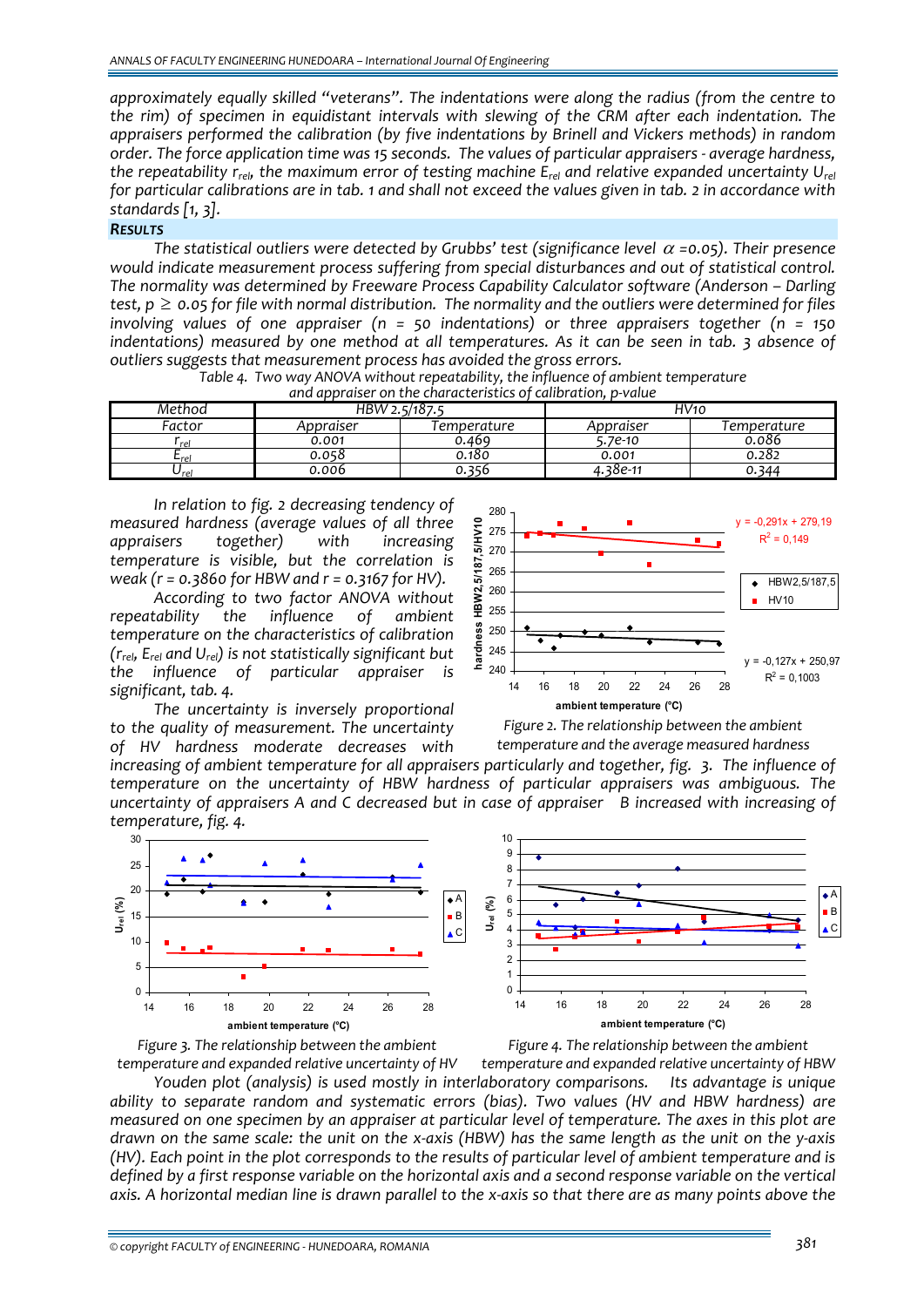line as there are below it. A second median line is drawn parallel to the y-axis so that there are as many points on the left as there are on the right of this line. The intersection of the two median lines is called *the Manhattan median. A 45‐degree reference line is drawn through the Manhattan median. An error* that is purely systematic (SE) will fall on the 45 degree line. The length of the vertical between the 45*degree reference line and the individual point corresponds with random error (RA) [8].*



Youden plot for appraiser A is on the fig. 5. The plots of other appraisers were constructed in the same way. The absolute values of the systematic errors of all appraisers and random error of appraisers *A and B moderate decreases with increasing ambient temperature, fig. 6 and fig. 7. The temperature increases random error of appraiser C on the contrary.*

#### *DISCUSSION*

*The quality of an appraiser work influences his/her competence, perception, skill discipline,* vigilance and last but not least the ambient temperature - thermal environment. It may be said that the *thermal environment differently affects quality of the work of individual appraisers and by means of them the qualitative characteristics (uncertainty, error) of calibration.* 

*The thermal environment can be divided into three broad categories. The boundaries between these categories are not always obvious.*

The first is thermal comfort, where appraiser feels either too hot or too cold, and do not perceive *the temperature to be a problem. The second is thermal stress, where the thermal environment will cause clearly defined medical conditions, and can prove fatal. The third is thermal discomfort, which is the area between the first two. The conditions of analyzed measurement correspond to thermal comfort. There are main factors that influence how hot or cold appraisers feel:*

- *1. air temperature is how hot or cold the air around us is,*
- *2. humidity,*
- *3. radiant heat,*
- *4. air speed,*
- *5. physical activity have connection with heat, generated by appraiser's body,*
- *6. clothing*
- *7. other factors*

*Age, state of health, body build and weight, use of prescribed medicines, substances such as alcohol [10] or illegal substances such as cannabis.*

*Thermal comfort has been described as "a condition of the mind which expresses satisfaction with the thermal environment". A person can be described as being "thermally comfortable" when they are not conscious of being either too hot or too cold.*